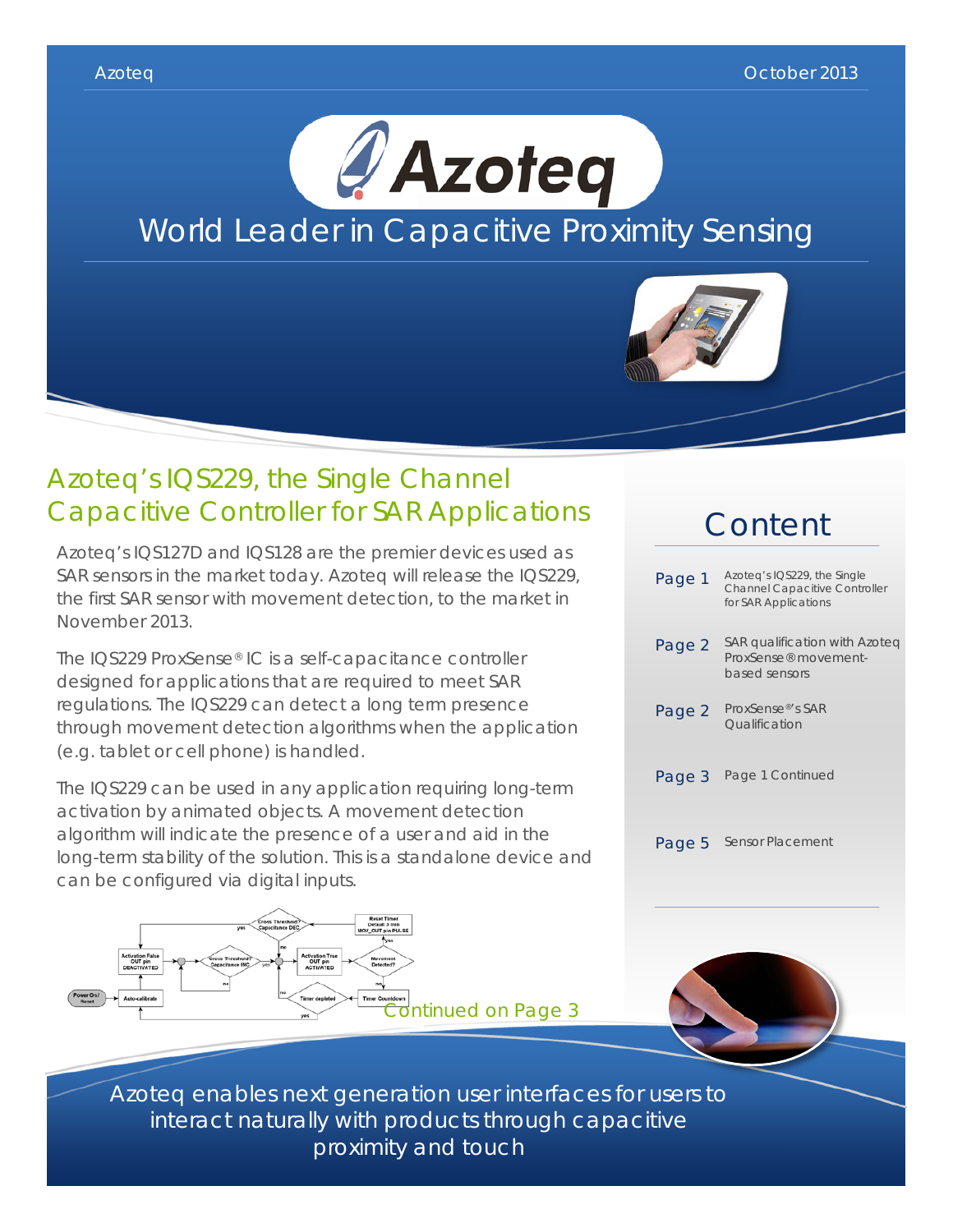# SAR qualification with Azoteq ProxSense® movement-based sensors

Azoteq SAR solutions are designed to pass the FCC SAR test specification as well as give an optimal user experience. The problem with non-adaptive capacitive sensors is their inability to effectively reject a non-human activation condition.

Azoteq used sophisticated hardware along with digital filtering in order to detect the slightest human movements. This is used to provide effective recovery when a device is placed on or close to a surface with a high dielectric strength and good coupling to the DUT reference ground. The following sections are aimed at enabling the designer to effectively pass the SAR test specification with the Azoteq ProxSense® movement-based sensors while maintaining an optimal user experience.

The statistical probability of being inside activation threshold without any movement for a selectable period of time (maximum 10 minutes) is highly improbable, but still possible. This is especially true with the flat-phantom used for SAR testing. If such possibility is still a concern, Azoteq makes it possible to distinguish between a threshold release and a no-movement release as shown in the figure to the right.

Full Application Note Available *[here](http://www.azoteq.com/images/stories/pdf/azd073_sar_qualification_with_azoteq_movement-based_sensors.pdf)*.

| OUT pin |  |
|---------|--|
| OUT pin |  |

Normal release with threshold crossing (top), Time-out release with no movement condition (bottom)

# ProxSense®'s SAR Qualification



Azoteq's SAR solutions were designed to adhere to the following standards:

- IEC 62209-2 ed1.0 standard
- FCC standard (KDB 616217 D04 SAR for laptop and tablets v01)

Azoteq currently offers the IQS229 for a one channel movementbased solution.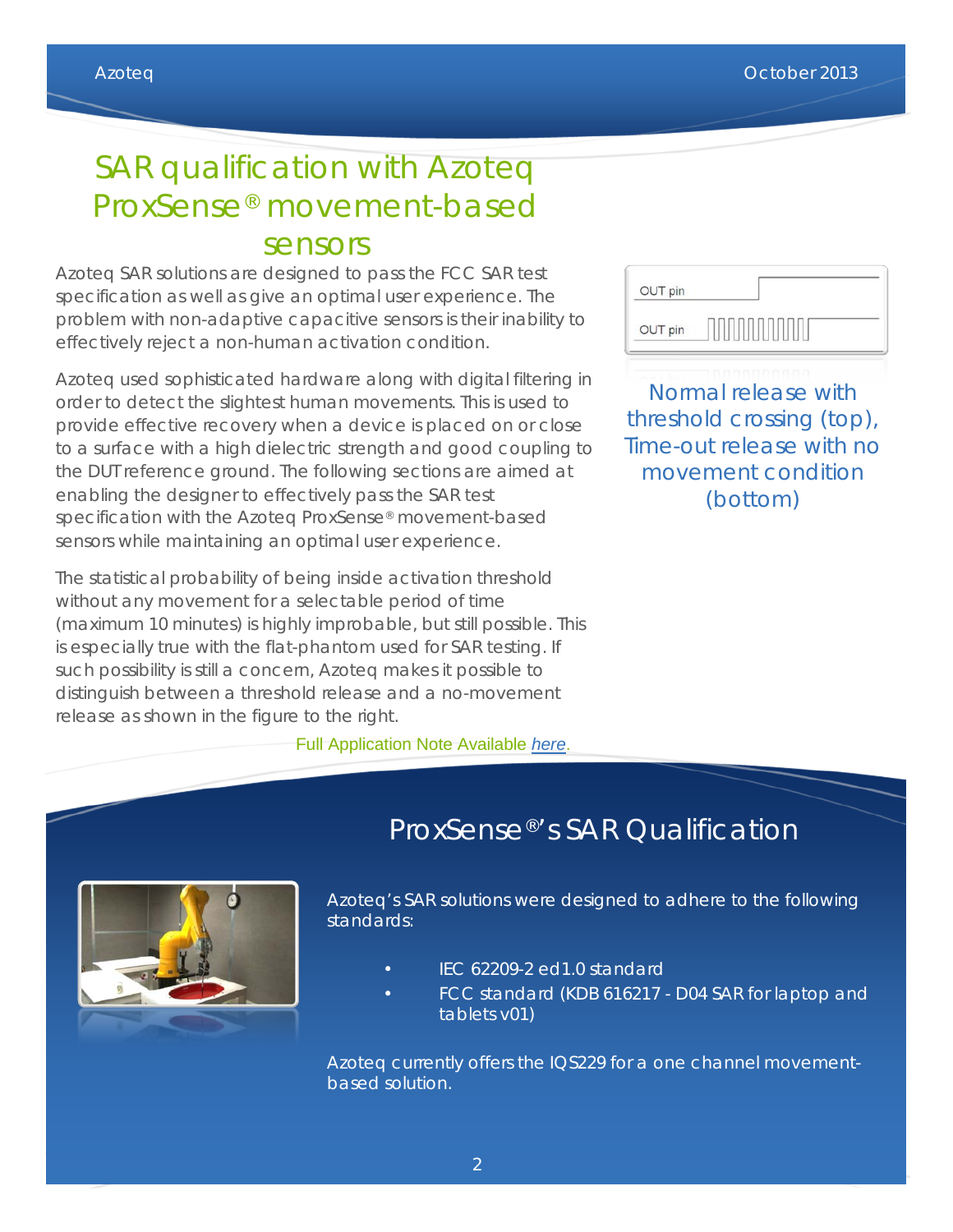## Page 1 Continued

#### **Device**

The IQS229 is a device tailored for long term proximity or touch activations. It offers two Boolean outputs, one with an activation threshold for large capacitive shifts and the other with a threshold for small movements even during a normal activation.

#### **Normal operation**

With a normal activation (hand brought close) the output will become active. The output will de-activate as soon as the action is reversed (hand taken away). In addition, a separate movement output will become active when movement is detected according to a movement filter threshold.



**Figure 2: Plot of IQS229 streaming data along with the digital response**

Movement may be detected before the normal threshold is crossed. Movement detection is done via a completely separate digital filter while improving the efficiency of the sensor output (timer reset on movement).

#### **Long term activation**

In a normal activation, the output will stay active for as long as movement is detected. A time-out timer (configurable time) will reset upon each movement.

#### **Long term recovery**

When changing the sensor capacitive environment, the sensor will adapt to the new environment. If the new environment decreases capacitance (wooden table to air), the sensor will rapidly adapt in order to accept new human activations. If the new environment increases capacitance (like air to steel table), the sensor will remain in activation until a time-out occurs (as seen in Figure 3) or until the device returns to its previous environment.

When the timer runs out, the output will be deactivated. Re-calibration is possible after deactivation because the timer will only time-out with no movement around the sensor.

#### **Fail-safe features**

For SAR applications, the device includes various features to ensure fail-safe operation:

- Active low with pull-down resistor ensures activation with failure (at the cost of leakage current with no activation)
- Hard reset by pulling the movement pin low. This allows for a restart and device status check.
- Characteristic toggle on output pin with power-up and soft reset to check if the IC is functioning.



**Figure 3: Example of a time-out with re-calibration**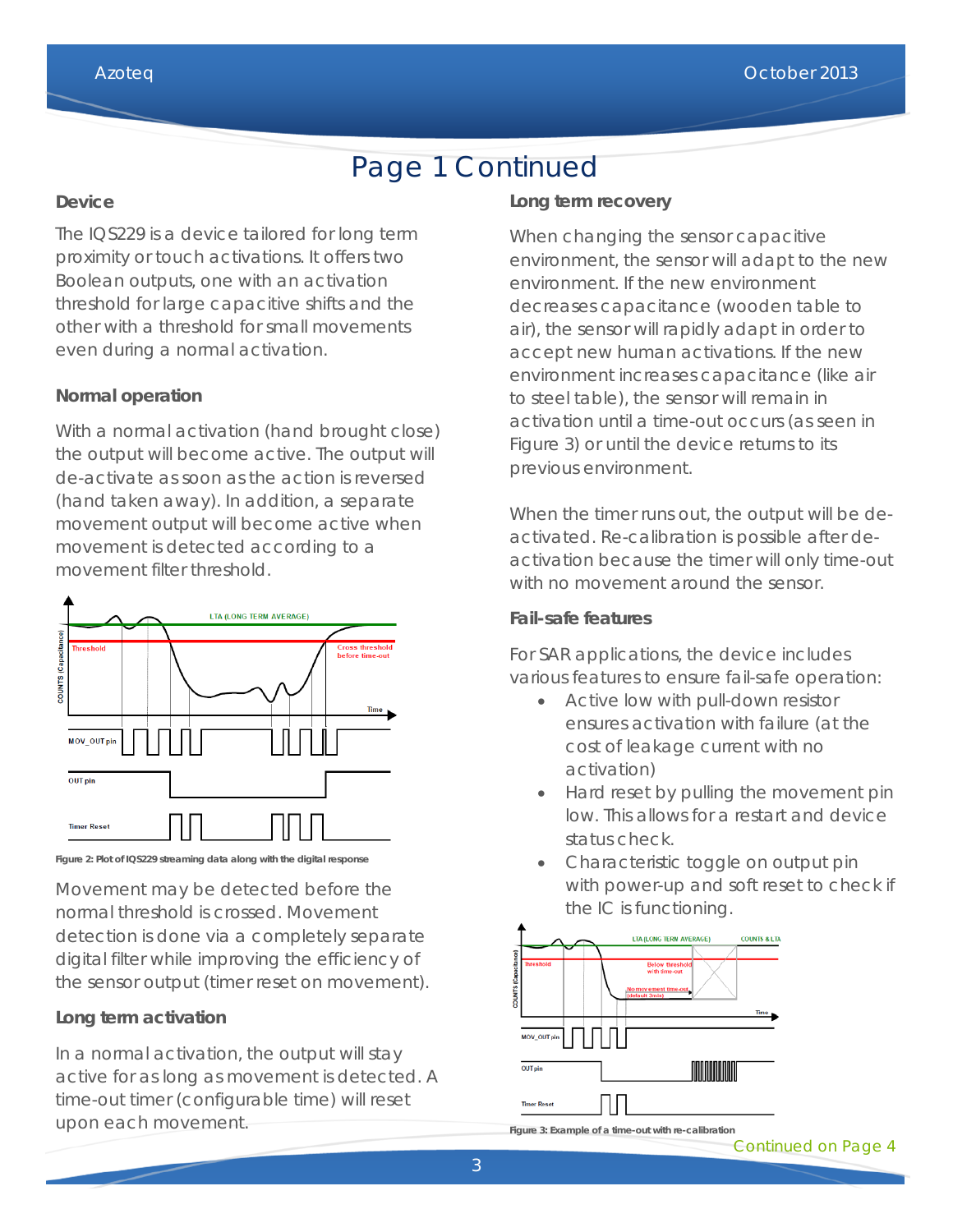### Page 3 Continued

#### **Integrated features**

The device includes an internal voltage regulator and reference capacitor (Cs). Various advanced signal processing techniques are combined for creating a robust solution.

These techniques include:

- Movement detection filter (to release an activation in the case of inactivity)
- Advanced noise filtering on incoming sample stream
- Superior methods of parasitic capacitance compensation while preserving sensitivity

#### **Data streaming**

A 1-wire data streaming interface is offered for debugging purposes. Streaming mode and stand-alone mode are interchangeable via simple hardware configurations. This is offered because streaming may be useful at various stages of a design.

Streaming mode is offered through a simple pull-up resistor on the standard digital output pin. Standalone mode is enabled through a pull-down resistor on this pin.

#### **Hardware configuration options**

Various configuration options are available through digital input pins. These include:

- the activation threshold,
- inactivity time-out settings
- and movement threshold selection

Special device configurations are only available on special request and can be done by setting one time programmable (OTP) options. These will only be available on special orders, aiming to meet most needs with configuration pins.

#### **Automatic Calibration**

Proven Automatic Tuning Implementation (ATI) algorithms are used to calibrate the device to the sense electrode.



### Features

- SAR compliance in mobile devices
- Failsafe firmware/hardware design
- Automatic Tuning Implementation (ATI)
- Minimal external components
- Standalone operation
- 25mm detection distance
- Up to 60pF sensor load
- On-chip movement detection algorithm
- Internal Capacitor Implementation (ICI) – reference capacitor onchip
- Configuration settings via external pins
- Supply voltage: 1.8V to 3.6V
- Low power consumption: 30uA (sub 10uA in sleep mode)
- Low profile DFN10 package (3x3)

Full Datasheet available *[here](http://www.azoteq.com/images/stories/pdf/iqs229_datasheet.pdf)*.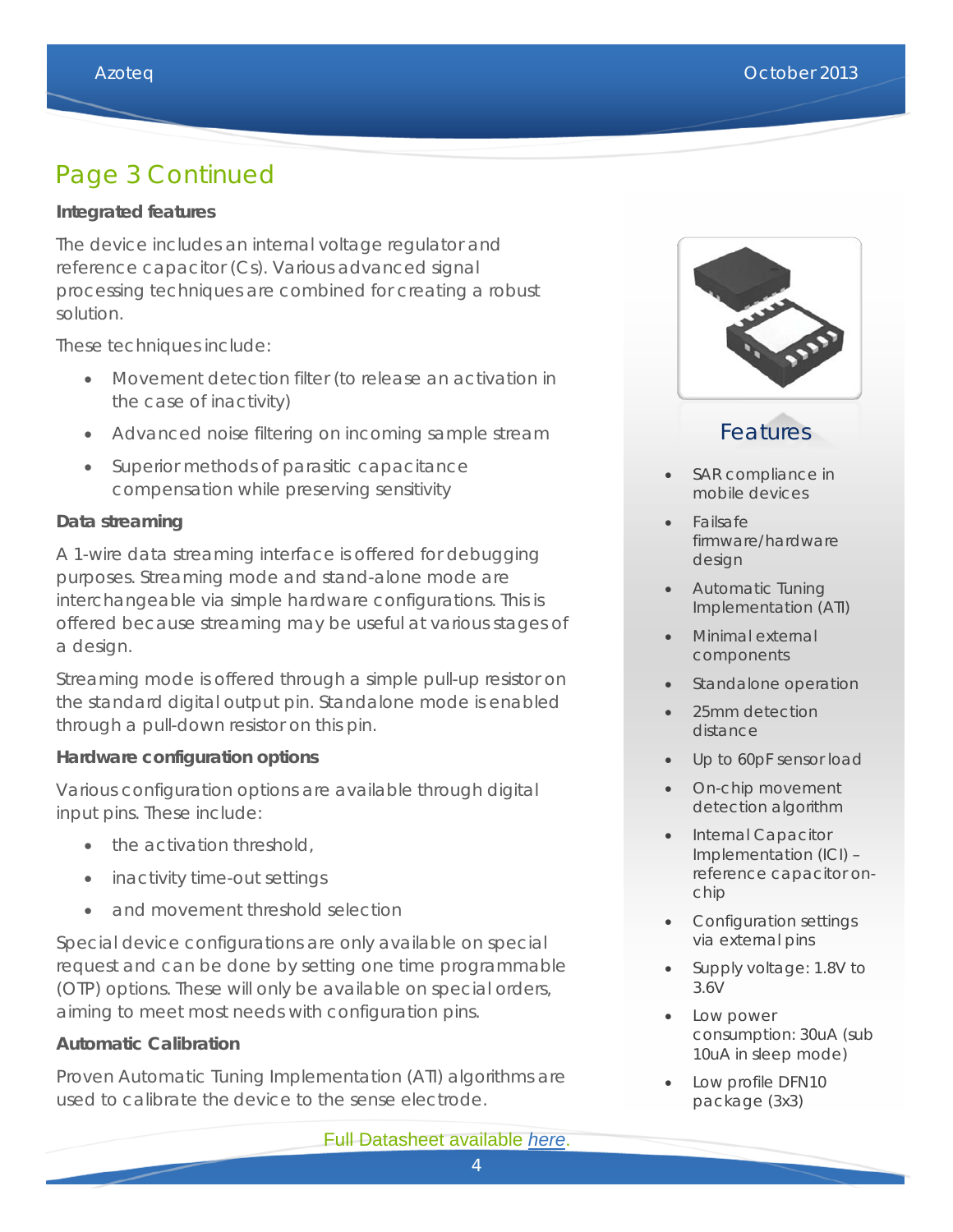#### Azoteq October 2013

# Sensor Placement

It is important to implement a good electrode design. Follow the general guidelines for the electrode design as shown in application note AZD008. In addition be sure to keep the following in mind:

- Minimize load capacitance
- Cover the area of interest without overloading the sensor
- Focus the sensing in certain critical parts
- Remove air-gaps
- Avoid placing electrodes near large conductive areas



It is best to place or glue an electrode right against the area of interest.



Avoid placing the electrode near large conductive areas as this may cause significant changes in capacitance or decrease sensitivity.

#### Sales

Azoteq International Jean Viljoen +27 21 863 0033 jean.viljoen@azoteq.com

Azoteq USA Kobus Marneweck +1 512 538 1995 kobusm@azoteq.com Azoteq Asia Lina Yu +86 (138) 2696 0845 linayu@azoteq.com.cn

### **Distributors**

Worldwide Mouser Electronics Worldwide Future Electronics +1 514 694 7710

Sales@mouser.com

+1 800 346 6873

South East Asia Locus Marketing Pte. Ltd

Sam Liew

+65 6299 7308 +65 6292 5848

samliew@locus.com.sg

Taiwan Holy Stone Enterprise Co. Ltd Terry Chiang +886 2 2659 6722 ext 302 terrychiang@holystone.com.tw

China **Infortech** Summer Yin +86 21 51087875 ext 355 summer\_yin@infortech.net.cn